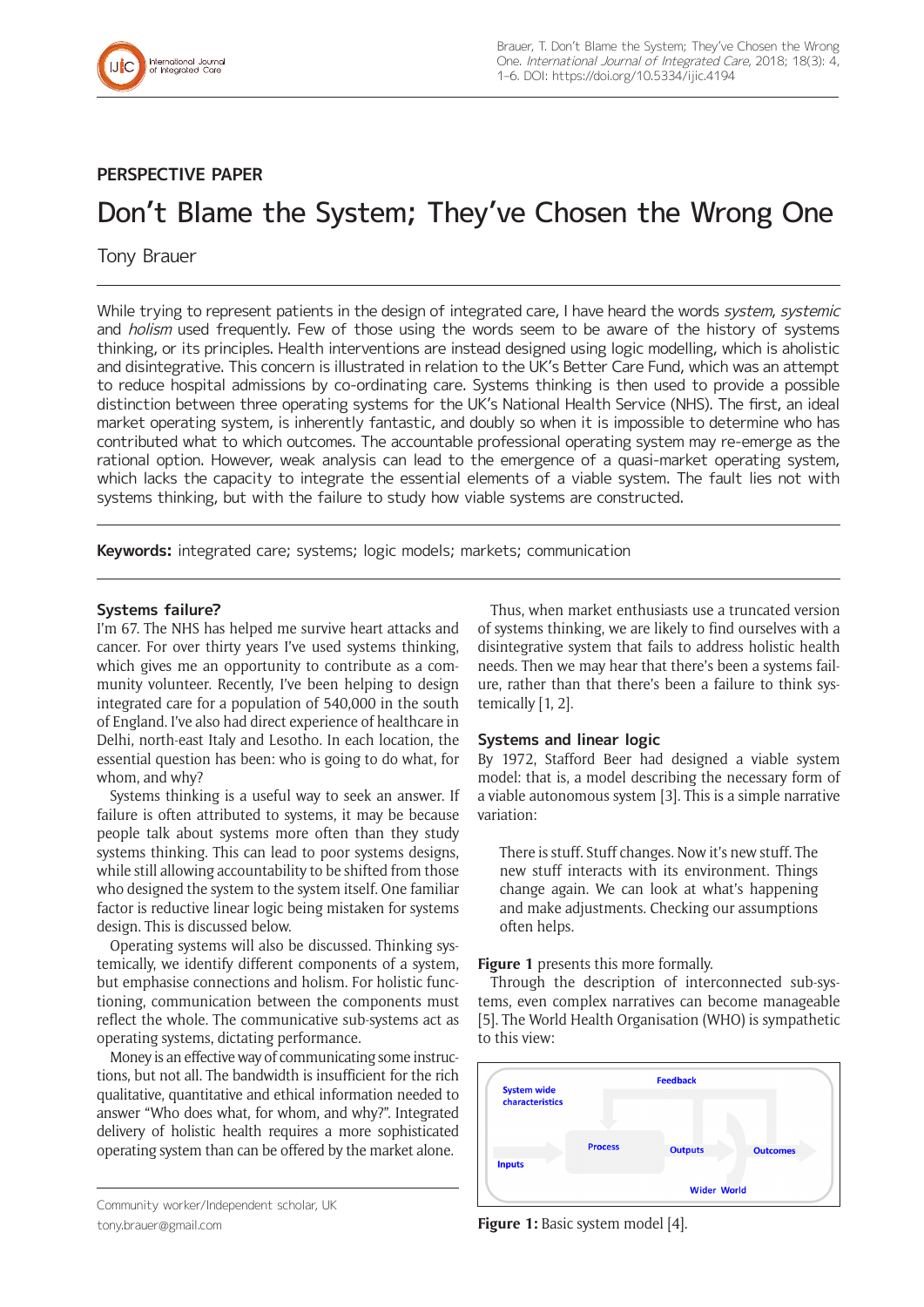Understanding and working with complexity requires a paradigm shift from linear, reductionist approaches to dynamic and holistic approaches that appreciate the multifaceted and interconnected relationships among health system components, as well as the views, interests and power of its different actors and stakeholders [6].

The logic model that the NHS seems to favour is reductive [7, 8]. Several elements crucial to a viable system design are omitted.

- (1) The importance of context (system-wide characteristics) is underestimated or ignored.
- (2) The design input presupposes linear causality.
- (3) The wider world is only introduced as an afterthought, by which time genuine critique is crippled by cognitive commitment and confirmation bias.
- (4) Feedback loops are not structured to respond effectively to unintended outcomes.

#### The truncated model is shown in **Figure 2**.

We are, however, instructed to challenge our assumptions and undertake a reality check [7]. Apply this to the logic model itself, and we may notice that the model doesn't reflect the complexity of adaptive human systems.

Three levels of systemic complexity can be identified. The first is mechanical, where complexity may arise from the multiplicity of components. Organisms add to the complexity through the obscurity of processes, of which evolutionary adaptation is an example. Complexity in sociocultural systems displays a further qualitative distinction. Adaptation is habitually self-directed, driven by conscious but diverse purposive agency [9].

This sociocultural complexity cannot be satisfactorily addressed by acting as if a complex adaptive human system is an organism or machine. When seeking to model such a system, detail may have to be postponed, but the distinguishing characteristics must be respected, including the high levels of diversity and unpredictability.

In essence, "a good statement about an inherently imprecise concern…. captures that imprecision rather than making a precise statement about something else" [10].

# **Evidence**

#### What evidence is there?

The UK's Better Care Fund (BCF) identified a clear set of objectives: to improve person-centred co-ordinated care in order to reduce admissions to hospital and delayed transfers of care [7]. The design used linear logic, and the prediction was that, in round figures, emergency admissions to hospitals would fall by 100,000, and delayed transfers of care by 300,000. Instead, between 2014 and 2016, there were increases of 100,000 and 200,000 respectively [11].

The logic model neglected the four elements of a viable system identified above. Unrealistic targets and high but unfunded transformation costs were not identified as system characteristics [12]. The design failed to integrate the workforces. The wider world was treated as passive, despite labour market constraints. There were no work streams designed to respond to feedback [11]. The failure of BCF was a failure for logic modelling.

It is curious that while the criteria for the BCF indicators appear to be systemically viable, the indicators themselves were reduced to a logic model format [7] (**Figures 3** and **4**).

A very significant omission is feedback, on which learning and adaptation depend. Linear logic models assume a world in which one's premises are likely to be true, the implications are foreseeable, and the consequences will follow as intended; but logic is about validity rather than real-world interventions [13, 14, 15].



**Figure 2:** The logic model.



**Figure 3:** Indicator criteria mapped systemically.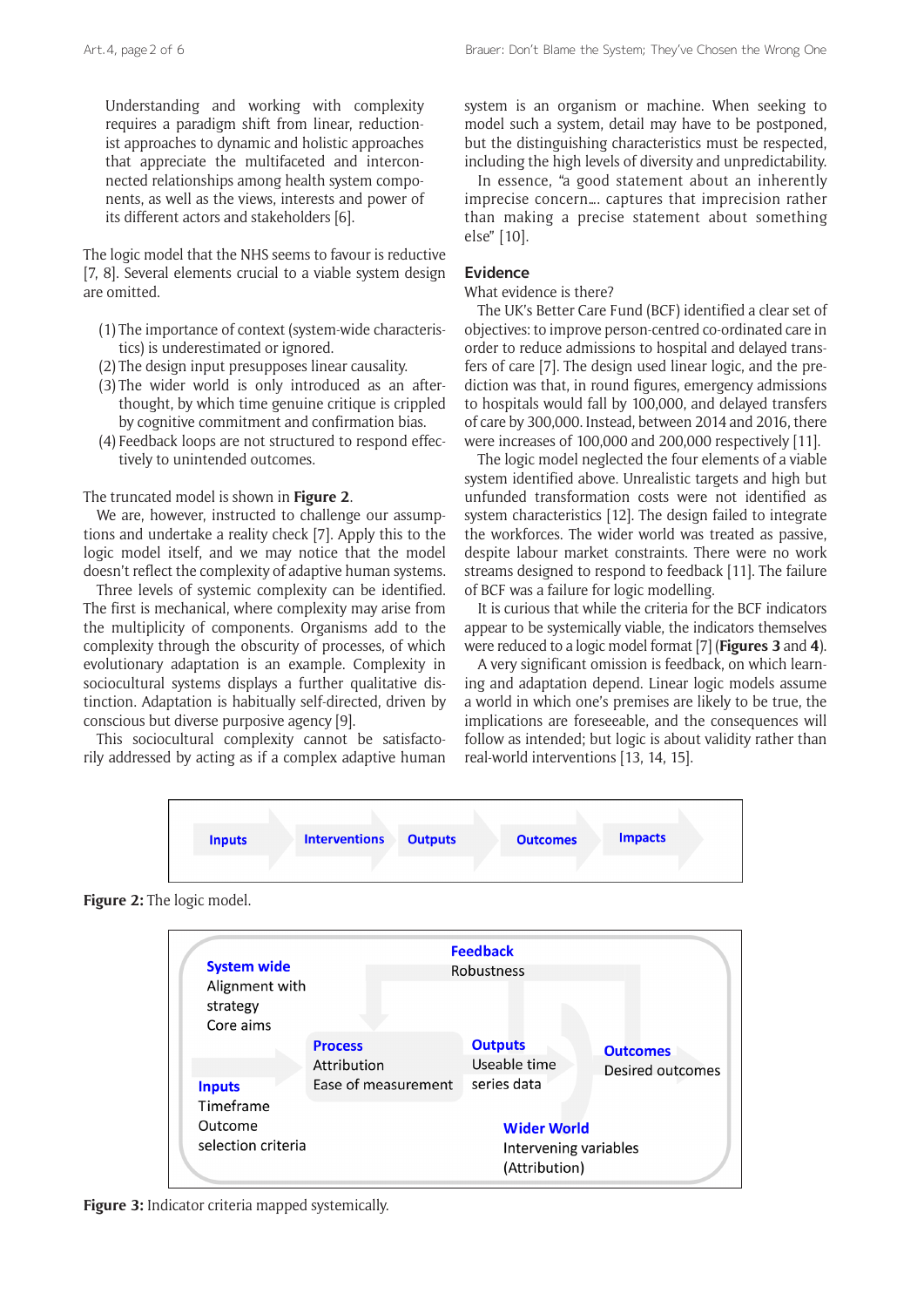

**Figure 4:** Indicator domains mapped to a logic model.

# **A proper use of logic**

At first sight, person-centred care appears to be logically immaculate. It is "holistic, *(and)* meets the person's needs and priorities before those of the system or its professionals…" [16]. Consumer sovereignty in a healthcare market will offer optimal outcomes.

However, placed in context, the principle becomes deeply suspect. If more than one person is seeking care, and if holism implies a concern for their social needs, a concern for others' needs is entailed [17, 18, 19]. Holistic healthcare must therefore be people-centred, not personcentred [20]. Furthermore, for intergenerational justice, the system must be sustainable, which implies that staff well-being is critical. Which leg of a three-legged table is least essential? The elements are interconnected and interdependent, and privileging consumer sovereignty contradicts sustainability.

The focus on competitive consumption can also infantilise and marginalise us. If patient concerns are only expressed through "'I' statements" [16, 21, 22], we are excluded from the inescapable decisions about resource allocation, which, in a social healthcare system, are collective not individual [23]. The consumer model also creates intense personal expectations unmatched by resources, and externalises responsibility for health. Systemically, demand will challenge the resilience of staff and the viability of the system. Social solidarity requires a peoplecentred narrative, in which the interdependence of all stakeholders is recognised.

System models are designed to help us interpret such a world. They are holistic and integrative. Linear logic models, especially when individualistic, are aholistic and disintegrative. Market theory belongs to the individualistic paradigm.

# **The market**

In the linear logic of the economic imagination, the sum of rationally self-interested decisions is equated to the optimal outcome. A community is entitled to conclude that the optimisation of health is equitably determined by consumer choice, served by the matching of products and prices through an ideal market operating system. Unfortunately, market systems have inherent weaknesses [24]. They are distorted by information asymmetry, monopoly, barriers to market entry and expensive and intensifying inequalities.

In relation to health, markets face an ethical challenge: what if optimisation requires a reasonable opportunity of holistic health for everyone? Unfortunately, an integrated

approach to holistic well-being requires a bandwidth beyond the capacity of an ideal market operating system. Failing to align the frame of reference and the operating system results in a dysfunctional hybrid: a quasi-market operating system that cannot carry the signals necessary to the holistic purpose. In effect, inappropriate or contradictory instructions will be given [25].

Apart from the usual market dysfunctions, social provision implies the dominance of a single purchaser, which causes further market failures. Even more fundamentally, outcome metrics for integrated services are intrinsically ambiguous. We simply do not know to which variables in what proportion we should attribute success or failure. A quasi-market operating system intensifies this problem of attribution. Systemic failure is inbuilt.

In the UK, rather than recognise the contradictions into which misapplied linear logic has led them, system designers seem to go into denial. Actors within an integrated care operation are expected to agree in advance how achievement is to be measured and gains/losses are to be shared [8]; but consider patient satisfaction as an indicator. How will we know who has contributed what? Another priority might be staff satisfaction; but this varies with pay and the availability of resources, which are primarily determined by politicians not providers.

The response to these disjunctions was to invoke trust to fill the gaps [8].

#### **Trust**

Trust is justified by the absence of false assumptions. However, service providers are not governed by identical paradigms. Professionals are required by their ethics to pursue the patient's best interest, while markets only require actors to do what they are contracted to do. The quasi-market is normatively incoherent [26] and lacks objective data to justify the allocation of rewards. How is trust expected to operate in these circumstances?

Meanwhile, competition rules inspired by market theory inhibit the exclusion of those who are not trusted [27, 28]. Those who might undermine integration or co-operation could legally be excluded [28], but enforcement is difficult [29]. To predict that others will follow our ethical beliefs rather than their own is a desperate strategy. When profit, loss and organisational survival are functions of ambiguous data, risk-aversion may become the only effective regulator.

So trust is essential, but trustworthiness is not evenly distributed. In the UK, nurses and doctors score ≥90% on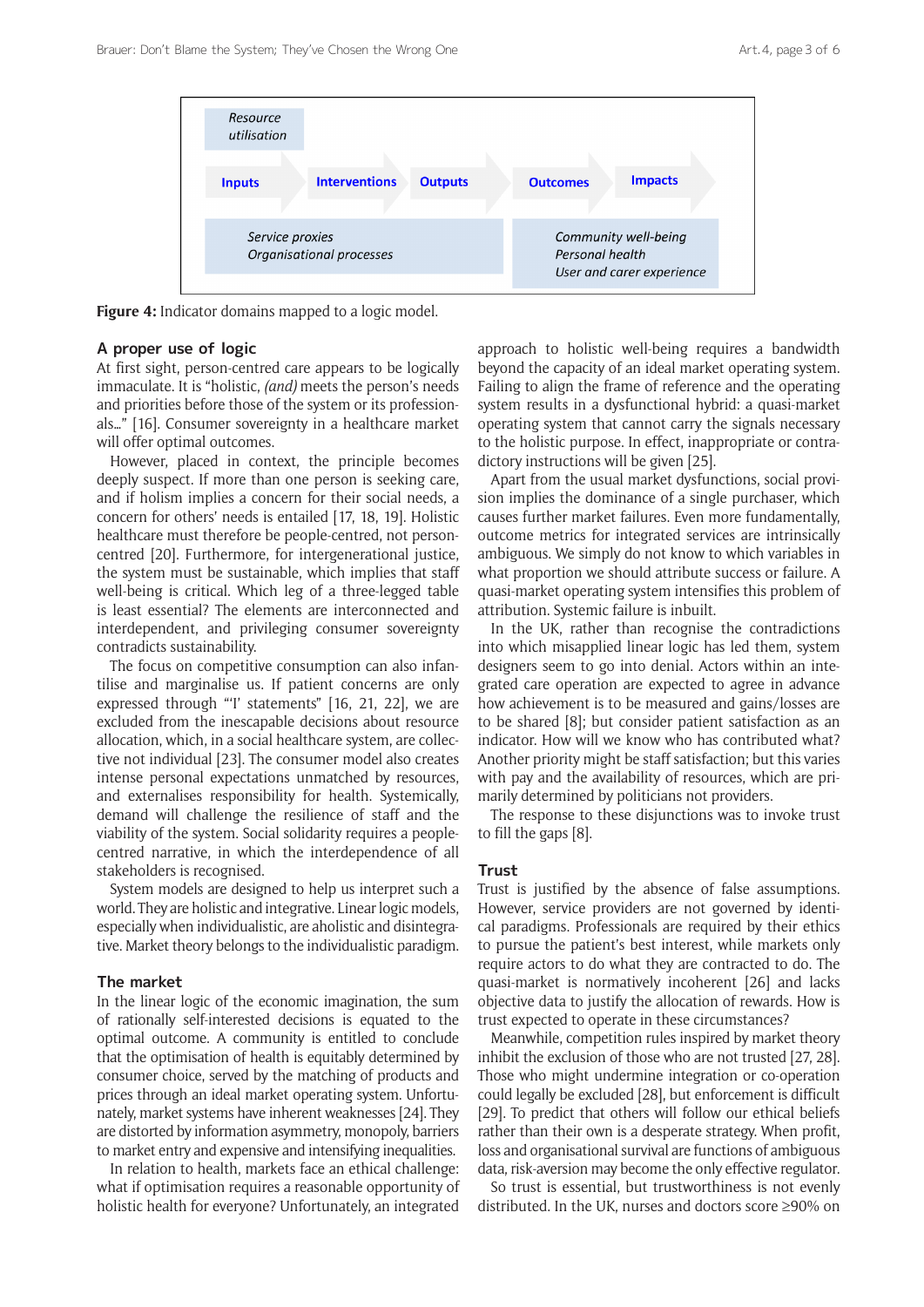a veracity index. NHS managers are just about tolerated (47% – 2015), business leaders less so (36%). Politicians have little credibility (17-19%) [30].

It is unfortunate that those who are least trusted impose the operating system [31: Q373]. At present, efficiency savings seem to be seen as evidence that further cuts can be imposed. Single purchaser power and the threat of competition is used to leverage further cuts, even in those fields where only the professionally committed will bid. Change without investment is tough, going on impossible [32]. Rather than evidence-driven policy, the ideology of public sector austerity appears to have driven the selection of evidence [33, 34, 35].

An ideal market can function given specific conditions. Those conditions do not prevail in integrated social holistic healthcare systems; and imposing market operating systems on them because market theory looks so good on paper is profoundly irrational.

## **In conclusion – the accountable professional**

As Adam Smith remarked of the manufacture of pins [36], it can be efficient to break a task into its elements and pay specialists to undertake each element. In such circumstances, an ideal market operating system may allow price and performance to be matched precisely and reliably. There is alignment between the frame of reference, the analytic technique, and the operating system.

However, when the frame of reference is integrated holistic healthcare, that alignment is lost and the market operating system becomes profoundly inadequate. For healthcare of this kind, rich information about roles, incentives and outcomes must permeate a viable system design.

The infinite transaction cost of perfect information is a critical factor. Deliberate ignorance is often a rational response [37], in particular when one has access to trustworthy experts. Such people fit the strong reading of the term *professional*. It is perhaps best to speak of accountable professionalism, in order to emphasise the ethical rather than mercenary dimension of professionalism; and if this option did not exist, it would be necessary to invent it.

However, ignorance is not only a function of the rational allocation of time and the asymmetry of information. Professionals are not omniscient. The pragmatic response is to develop an ethic that promotes behaviours most likely to lead to desirable outcomes [15, 38]. Medical codes of ethics suggest that contractual obligations are insufficient. Duty, compassion and accountability must also be incorporated [4, 39]. Furthermore, for integrated care, integrated accountability is implicitly required; that is, accountability relating to the performance of the whole system, as well as to individual experiences of it.

That, then is the ground of an accountable professional operating system. It should be capable of supporting a healthcare system that recognises

- $\cdot$  culture and cultural change;
- $\cdot$  the uncertainty, diversity, incommensurability and complexity of outcomes;
- the need for the iterative challenges of adaptive feedback.

It also recognises that a failure of organisational design is as grievous an error as any medical misdiagnosis. The analytic technique that aligns with this is systems thinking rather than reductive linear logic.

My best hope as a patient is that a systems paradigm will prevail. Market sub-systems may be used as circumstances allow; the maintenance of ambulances, for example, can probably be defined and scheduled effectively and efficiently. However, the best healthcare I've received or witnessed in different parts of the world has been driven as much by love and duty as by money. If designers use a reductive paradigm that can't cope with this, systems will fail. When that happens, don't blame the system. Hold to account those who designed it.

## **Competing Interests**

The author has no competing interests to declare.

#### **Author Information**

Tony Brauer has recently been working as a community representative on accountability systems for health services for a half million population in the UK. His background is in systems thinking and community development, including homelessness, arts centres, and environmentalism in the UK, and health services in southern Africa. Along the way he has picked up postgraduate degrees in philosophy, adult education, business and global development. His doctoral thesis discussed the equitable construction of social institutions, and his discussion of three dimensional soft systems analysis – qualitative, quantitative and ethical – has recently been published in the European Journal of Operational Research.

#### **References**

- 1. **Goffman, E.** *Frame analysis: An essay on the organization of experience*. London: Harper and Row; 1974.
- 2. **Argyris, C** and **Schön, D.** *Organisational Learning*. Reading, Mass.: Addison Wesley; 1978.
- 3. **Beer, S.** *The Brain of the Firm* (2nd ed.), Chichester: Wiley; 1981.
- 4. **Brauer, T.** Capturing the imprecision during an OR intervention: What is, what isn't and what should be. *European Journal of Operational Research*, 2018; 268(3): 798–808. DOI: [https://doi.org/10.1016/j.](https://doi.org/10.1016/j.ejor.2017.11.024) [ejor.2017.11.024](https://doi.org/10.1016/j.ejor.2017.11.024)
- 5. **Rutter, H, Savona, N, Glonti, K, Bibby, J, Cummins, S, Finegood, D, Greaves, F, Harper, L, Hawe, P, Moore, L, Petticrew, M, Rehfuess, E, Shiell, A, Thomas, J** and **White, M.** The need for a complex systems model of evidence for public health. *Lancet*, 13<sup>th</sup> June 2017; Available from: [www.](www.thelancet.com/pdfs/journals/lancet/PIIS0140-6736(17)31267-9.pdf) [thelancet.com/pdfs/journals/lancet/PIIS0140-](www.thelancet.com/pdfs/journals/lancet/PIIS0140-6736(17)31267-9.pdf) [6736\(17\)31267-9.pdf.](www.thelancet.com/pdfs/journals/lancet/PIIS0140-6736(17)31267-9.pdf)
- 6. **Adam, T** and **de Savigny, D.** Systems thinking for strengthening health systems in LMICs: Need for a paradigm shift. *Health Policy and Planning*, 2012; 27: iv1–iv3. DOI: [https://doi.org/10.1093/heapol/](https://doi.org/10.1093/heapol/czs084) [czs084](https://doi.org/10.1093/heapol/czs084)
- 7. **Better Care Fund.** *How to understand and measure impact*. NHS England; May 2015.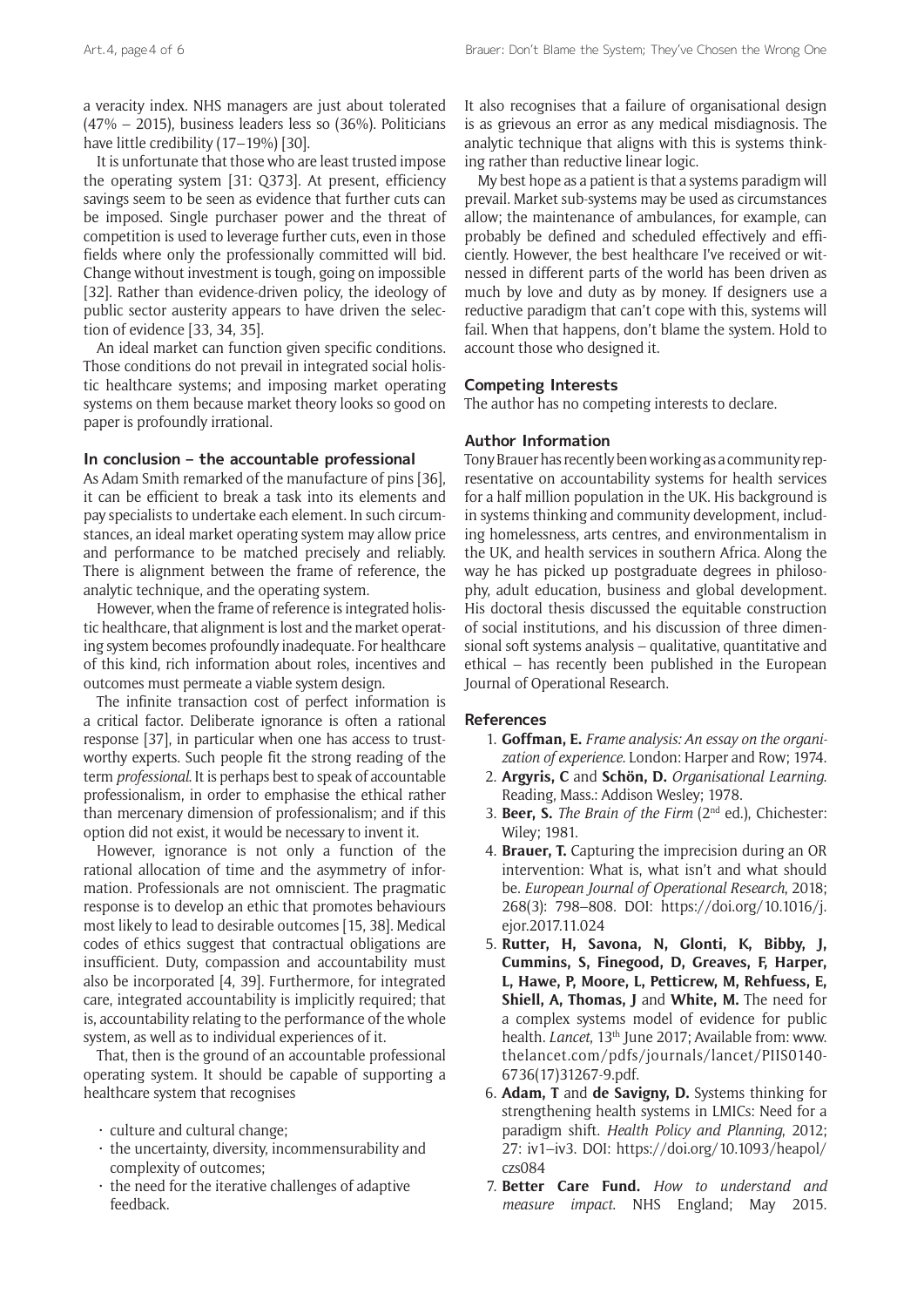Available from: [www.england.nhs.uk/wp-content/](www.england.nhs.uk/wp-content/uploads/2015/06/bcf-user-guide-04.pdf.pdf) [uploads/2015/06/bcf-user-guide-04.pdf.pdf](www.england.nhs.uk/wp-content/uploads/2015/06/bcf-user-guide-04.pdf.pdf).

- 8. **Monitor and NHS England.** *Multilateral gain/loss sharing: A financial mechanism to support collaborative service reform*. Monitor and NHS England; July 2015. Available from: [http://www.nhsconfed.org/](http://www.nhsconfed.org/resources/2015/07/monitor-looks-at-the-practicalities-of-gain-loss-sharing-arrangements) [resources/2015/07/monitor-looks-at-the-practical](http://www.nhsconfed.org/resources/2015/07/monitor-looks-at-the-practicalities-of-gain-loss-sharing-arrangements)[ities-of-gain-loss-sharing-arrangements.](http://www.nhsconfed.org/resources/2015/07/monitor-looks-at-the-practicalities-of-gain-loss-sharing-arrangements)
- 9. **Buckley, W.** Society as a Complex Adaptive System. In: *Modern Systems Research for the Behavioural Scientist*. Chicago: Aldine, 1968; 490–511. Available from: [http://coevolving.com/transfer/2013-ISSS-](http://coevolving.com/transfer/2013-ISSS-Buckley/1968_Buckley_SocietyAsAComplexSystem_ocr.pdf)[Buckley/1968\\_Buckley\\_SocietyAsAComplexSys](http://coevolving.com/transfer/2013-ISSS-Buckley/1968_Buckley_SocietyAsAComplexSystem_ocr.pdf)[tem\\_ocr.pdf.](http://coevolving.com/transfer/2013-ISSS-Buckley/1968_Buckley_SocietyAsAComplexSystem_ocr.pdf)
- 10. **Sen, A.** *A wish a day for a week*. London: Penguin; 2012.
- 11. **National Audit Office.** *Health and social care integration*, 2017; Available from: [https://www.nao.org.](https://www.nao.org.uk/report/health-and-social-care-integration/) [uk/report/health-and-social-care-integration/.](https://www.nao.org.uk/report/health-and-social-care-integration/)
- 12. **CIPFA (Chartered Institute of Public Finance and Accounting).** *The Better Care Fund – six months on*, 2015; Available from: [www.cipfa.org/~/media/files/](www.cipfa.org/~/media/files/aboutus//the-better-care-fund-survey-report-final.pdf) [aboutus/…/the-better-care-fund-survey-report-final.](www.cipfa.org/~/media/files/aboutus//the-better-care-fund-survey-report-final.pdf) [pdf](www.cipfa.org/~/media/files/aboutus//the-better-care-fund-survey-report-final.pdf).
- 13. **Hodges, W.** *Logic*. Harmondsworth: Penguin; 1976.
- 14. **Peters, D, Paina, L** and **Bennett, S.** Expecting the unexpected: Applying the Develop-Distort Dilemma to maximize positive market impacts in health. *Health Policy and Planning*, October, 2012; 27(4): iv44–iv53. DOI: [https://doi.org/10.1093/heapol/](https://doi.org/10.1093/heapol/czs085) [czs085](https://doi.org/10.1093/heapol/czs085)
- 15. **Williamson, J.** Objective Bayesian probabilistic logic. *Journal of Algorithms, Cognition, Informatics and Logic,* 2018 (2008); 63: 167–183. DOI: [https://](https://doi.org/10.1016/j.jalgor.2008.07.001) [doi.org/10.1016/j.jalgor.2008.07.001](https://doi.org/10.1016/j.jalgor.2008.07.001)
- 16. **National Voices.** *Person centred care in 2017*, 2017; Available from: [https://www.nationalvoices.org.](https://www.nationalvoices.org.uk/sites/default/files/public/publications/person-centred_care_in_2017_-_national_voices.pdf) [uk/sites/default/files/public/publications/person](https://www.nationalvoices.org.uk/sites/default/files/public/publications/person-centred_care_in_2017_-_national_voices.pdf)[centred\\_care\\_in\\_2017\\_-\\_national\\_voices.pdf](https://www.nationalvoices.org.uk/sites/default/files/public/publications/person-centred_care_in_2017_-_national_voices.pdf).
- 17. **Smith, A.** *The Theory of Moral Sentiments*. Harmondsworth: Penguin; 1759/2010. DOI: <https://doi.org/10.1002/9781118011690.ch10>
- 18. **Hume, D.** *An enquiry concerning the Principles of Morals*, Selby-Bigge, LA (ed.). Oxford: Clarendon; 1777/1975.
- 19. **Kant, I.** *Groundwork for the Metaphsyics of Morals*, Denis, L (ed.). Plymouth: Broadview; 1785/2005.
- 20. **WHO (World Health Organisation).** *Framework on integrated, people-centred health services*, 2016; Available from: [http://apps.who.int/gb/ebwha/](http://apps.who.int/gb/ebwha/pdf_files/WHA69/A69_39-en.pdf?ua=1) [pdf\\_files/WHA69/A69\\_39-en.pdf?ua=1](http://apps.who.int/gb/ebwha/pdf_files/WHA69/A69_39-en.pdf?ua=1).
- 21. **TLAP (Think Local Act Personal).** *Making it real: Marking progress towards personalised, community based support*. Undated. Available from: [https://www.thinklocalactpersonal.org.uk/\\_assets/](https://www.thinklocalactpersonal.org.uk/_assets/Resources/Personalisation/TLAP/MakingItReal.pdf) [Resources/Personalisation/TLAP/MakingItReal.pdf](https://www.thinklocalactpersonal.org.uk/_assets/Resources/Personalisation/TLAP/MakingItReal.pdf).
- 22. **King, J, Gibbons, E, Graham, C** and **Walsh, J.** *Developing measures of people's self-reported experiences of integrated care*, October 2013; Available from: [http://www.picker.org/wp-content/](http://www.picker.org/wp-content/uploads/2014/10/Developing-measures-of-IC-report_final_SMALL.pdf)

[uploads/2014/10/Developing-measures-of-IC](http://www.picker.org/wp-content/uploads/2014/10/Developing-measures-of-IC-report_final_SMALL.pdf)[report\\_final\\_SMALL.pdf.](http://www.picker.org/wp-content/uploads/2014/10/Developing-measures-of-IC-report_final_SMALL.pdf)

- 23. **DoH (Department of Health).** *NHS Mandate – 2017–2018*. London: Department of Health; 2017. Available from: [www.gov.uk/government/](www.gov.uk/government/publications/nhs-mandate-2017-to-2018) [publications/nhs-mandate-2017-to-2018](www.gov.uk/government/publications/nhs-mandate-2017-to-2018).
- 24. **Jackson, T.** *Prosperity without growth*. London: Sustainable Development Commission; 2009.
- 25. **Brunsson, N.** *The Organization of Hypocrisy: Talk, Decisions and Actions in Organizations*. Chichester: Wiley; 1989.
- 26. **Collins, B.** *Procurement and competition rules: Can the NHS be exempted?* London: The King's Fund; May 2015. Available from: [https://www.kingsfund.](https://www.kingsfund.org.uk/sites/default/files/field/field_publication_file/procurement-competition-rules-kings-fund-mar-2015.pdf) [org.uk/sites/default/files/field/field\\_publication\\_](https://www.kingsfund.org.uk/sites/default/files/field/field_publication_file/procurement-competition-rules-kings-fund-mar-2015.pdf) [file/procurement-competition-rules-kings-fund](https://www.kingsfund.org.uk/sites/default/files/field/field_publication_file/procurement-competition-rules-kings-fund-mar-2015.pdf)[mar-2015.pdf.](https://www.kingsfund.org.uk/sites/default/files/field/field_publication_file/procurement-competition-rules-kings-fund-mar-2015.pdf)
- 27. **EU (European Commission).** *Tendering rules and procedures*, 2018; Available from: [https://](https://europa.eu/youreurope/business/public-tenders/rules-procedures/index_en.htm) [europa.eu/youreurope/business/public-tenders/](https://europa.eu/youreurope/business/public-tenders/rules-procedures/index_en.htm) [rules-procedures/index\\_en.htm](https://europa.eu/youreurope/business/public-tenders/rules-procedures/index_en.htm).
- 28. **SI.** The National Health Service (Procurement, Patient Choice and Competition) (No. 2) Regulations 2013, 2013; Available from: [http://www.legis](http://www.legislation.gov.uk/uksi/2013/500/part/2/made)[lation.gov.uk/uksi/2013/500/part/2/made](http://www.legislation.gov.uk/uksi/2013/500/part/2/made).
- 29. **Hansard.** Secretary of State for Transport, Chris Grayling, 2018; Available from: [https://](https://hansard.parliament.uk/commons/2018-02-05/debates/228EB6B2-2FD1-40AB-87C0-D6AEDA785DE5/RailUpdate) [hansard.parliament.uk/commons/2018-02-05/](https://hansard.parliament.uk/commons/2018-02-05/debates/228EB6B2-2FD1-40AB-87C0-D6AEDA785DE5/RailUpdate) [debates/228EB6B2-2FD1-40AB-87C0-D6AE-](https://hansard.parliament.uk/commons/2018-02-05/debates/228EB6B2-2FD1-40AB-87C0-D6AEDA785DE5/RailUpdate)[DA785DE5/RailUpdate.](https://hansard.parliament.uk/commons/2018-02-05/debates/228EB6B2-2FD1-40AB-87C0-D6AEDA785DE5/RailUpdate)
- 30. **IPSOS-MORI.** *Veracity Index 2017*, 2017; Available from: [https://www.ipsos.com/sites/default/files/](https://www.ipsos.com/sites/default/files/ct/news/documents/2017-11/trust-in-professions-veracity-index-2017-slides.pdf) [ct/news/documents/2017-11/trust-in-professions](https://www.ipsos.com/sites/default/files/ct/news/documents/2017-11/trust-in-professions-veracity-index-2017-slides.pdf)[veracity-index-2017-slides.pdf](https://www.ipsos.com/sites/default/files/ct/news/documents/2017-11/trust-in-professions-veracity-index-2017-slides.pdf).
- 31. **HoC (House of Commons).** Health and Social Care Committee, HC 650, 23rd March 2018; Available from: [http://data.parliament.uk/writtenevidence/](http://data.parliament.uk/writtenevidence/committeeevidence.svc/evidencedocument/health-and-social-care-committee/integrated-care-organisations-partnerships-and-systems/oral/80801.pdf) [committeeevidence.svc/evidencedocument/health](http://data.parliament.uk/writtenevidence/committeeevidence.svc/evidencedocument/health-and-social-care-committee/integrated-care-organisations-partnerships-and-systems/oral/80801.pdf)[and-social-care-committee/integrated-care-organi](http://data.parliament.uk/writtenevidence/committeeevidence.svc/evidencedocument/health-and-social-care-committee/integrated-care-organisations-partnerships-and-systems/oral/80801.pdf)[sations-partnerships-and-systems/oral/80801.pdf.](http://data.parliament.uk/writtenevidence/committeeevidence.svc/evidencedocument/health-and-social-care-committee/integrated-care-organisations-partnerships-and-systems/oral/80801.pdf)
- 32. **Wolf, M.** The expensive truth about high quality healthcare. *Financial Times*, 23rd February 2018; 13.
- 33. **Nasser, T,** et al. The evidence of an NHS weekend effect is shaky, 15<sup>th</sup> September 2016; Available from: [https://www.theguardian.com/society/2016/sep/15/](https://www.theguardian.com/society/2016/sep/15/the-evidence-of-an-nhs-weekend-effect-is-shaky) [the-evidence-of-an-nhs-weekend-effect-is-shaky.](https://www.theguardian.com/society/2016/sep/15/the-evidence-of-an-nhs-weekend-effect-is-shaky)
- 34. **Nutbeam, D.** How does evidence influence public health policy? Tackling health inequalities in England. *Health Promotion Journal of Australia (Abstract only)*, 2003; Available from: [http://onlineli](http://onlinelibrary.wiley.com/doi/10.1071/HE03154/full)[brary.wiley.com/doi/10.1071/HE03154/full](http://onlinelibrary.wiley.com/doi/10.1071/HE03154/full).
- 35. **Parkhurst, J.** *The politics of evidence; from evidence based policy to the good governance of evidence*, 2017; 81: et seq. Abingdon: Routledge. Available from: [http://eprints.lse.ac.uk/68604/1/Parkhurst\\_](http://eprints.lse.ac.uk/68604/1/Parkhurst_The%20Politics%20of%20Evidence.pdf) [The%20Politics%20of%20Evidence.pdf](http://eprints.lse.ac.uk/68604/1/Parkhurst_The%20Politics%20of%20Evidence.pdf).
- 36. **Smith, A.** *The Wealth of Nations*. Harmondsworth: Penguin; 1776/1999.
- 37. **CEDP (Community and Economic development Programme).** *The Theory of Rational Ignorance*,